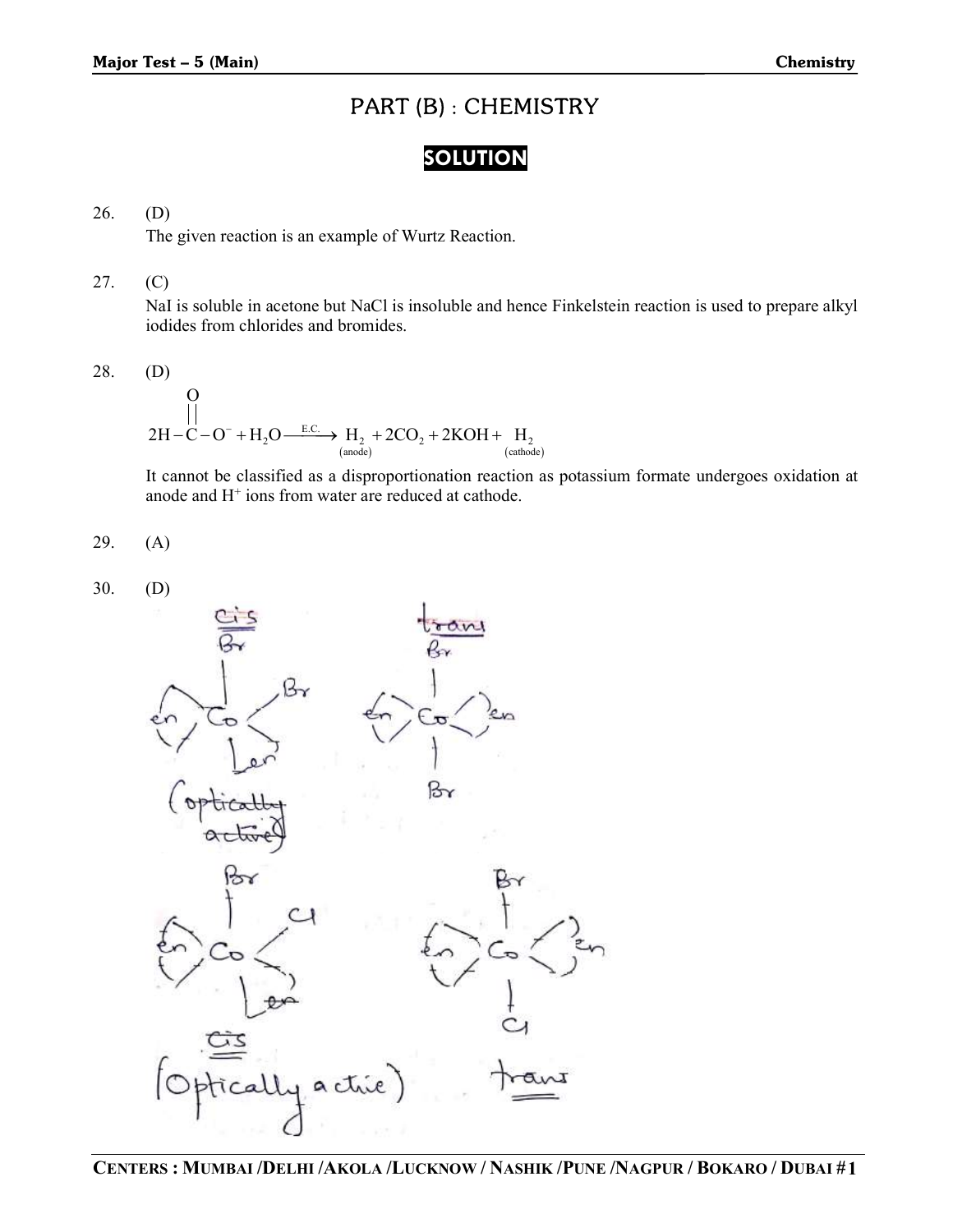- 31. (A)
- 32. (B)  $Mg_2C_3 + H_2O \rightarrow 2Mg(OH)_2 + CH_3C \equiv CH$ **Chemistry**<br> $C \equiv CH$ <br> $\left(\begin{array}{c} \triangle \\ \triangle \\ \end{array}\right)$ <br> $\Omega$  $(A)$ Fest – 5 (Main)<br>
(A)<br>
(B)<br>  $Mg_2C_3 + H_2O \rightarrow 2Mg(OH)_2 + CH_3C = CH$ <br>  $CH_3 - C = CH + Na \rightarrow CH_3C = CNa^+$ <br>
(A)<br>  $(B)$ <br>  $CH_3 - C = C - CH_3$ - 5 (Main)<br>
C<sub>3</sub> + H<sub>2</sub>O  $\rightarrow$  2Mg(OH)<sub>2</sub> + CH<sub>3</sub>C = CH<br>
- C = CH + Na  $\rightarrow$  CH<sub>3</sub>C = CNa<sup>+</sup><br>
(A) (B)<br>
CH<sub>3</sub>Br **Chemistry**<br>
CH<sub>3</sub>C = CH<br>
(A)<br>
CN<sub>3</sub><sup>+</sup><br>
(C)<br>
CH<sub>3</sub>Br<br>
(C – CH<sub>3</sub><br>
(B)<br>
(B) **Chemistry**<br>  $g(OH)_2 + CH_3C = CH$ <br>  $\rightarrow CH_3C = CNa^+$ <br>
(B)<br>  $CH_3 - C = C - CH_3$ <br>
(C)<br>  $P = C + CH_3$ <br>
(C)  $(A)$  (B)  $(C)$ 31. (A)<br>
32. (B)<br>  $Mg_xC_x + H_xO \rightarrow 2Mg(OH)_1 + CH_1C = CH$ <br>  $CH_1 - C = CH + Na \rightarrow CH_2C = Cha^+$ <br>
(A)<br>
(B)<br>  $CH_1 - C = C - CH_1$ <br>
(C)<br>
Among the alkaline metal hydroxides Be(OH)2 is the least soluble in water.<br>
34. (C)<br>
The general formula for cyclic sil

#### 33. (D)

Among the alkaline metal hydroxides  $Be(OH)_2$  is the least soluble in water.

#### 34. (C)

 $\text{SiO}_3$ <sub>2</sub><sup>2n-1</sup>

## 35. (B)

 $\text{Na}_2\text{B}_4\text{O}_7 \cdot 10\text{H}_2\text{O} + 2\text{HCl} \rightarrow 4\text{B(OH)}_3 + 2\text{NaCl} + 5\text{H}_2\text{O}$ 

36. (D)

The addition of Baeyer's reagent is syn while that of  $HCO<sub>3</sub>H$  is anti addition. Hence the cis alkene will give erythro isomers and the trans alkene would give the threo isomers.

37. (C)

In H3BO3 the boron atom uses an unhybridised p-orbital for back-bonding.

$$
38. \qquad \text{(B)}
$$

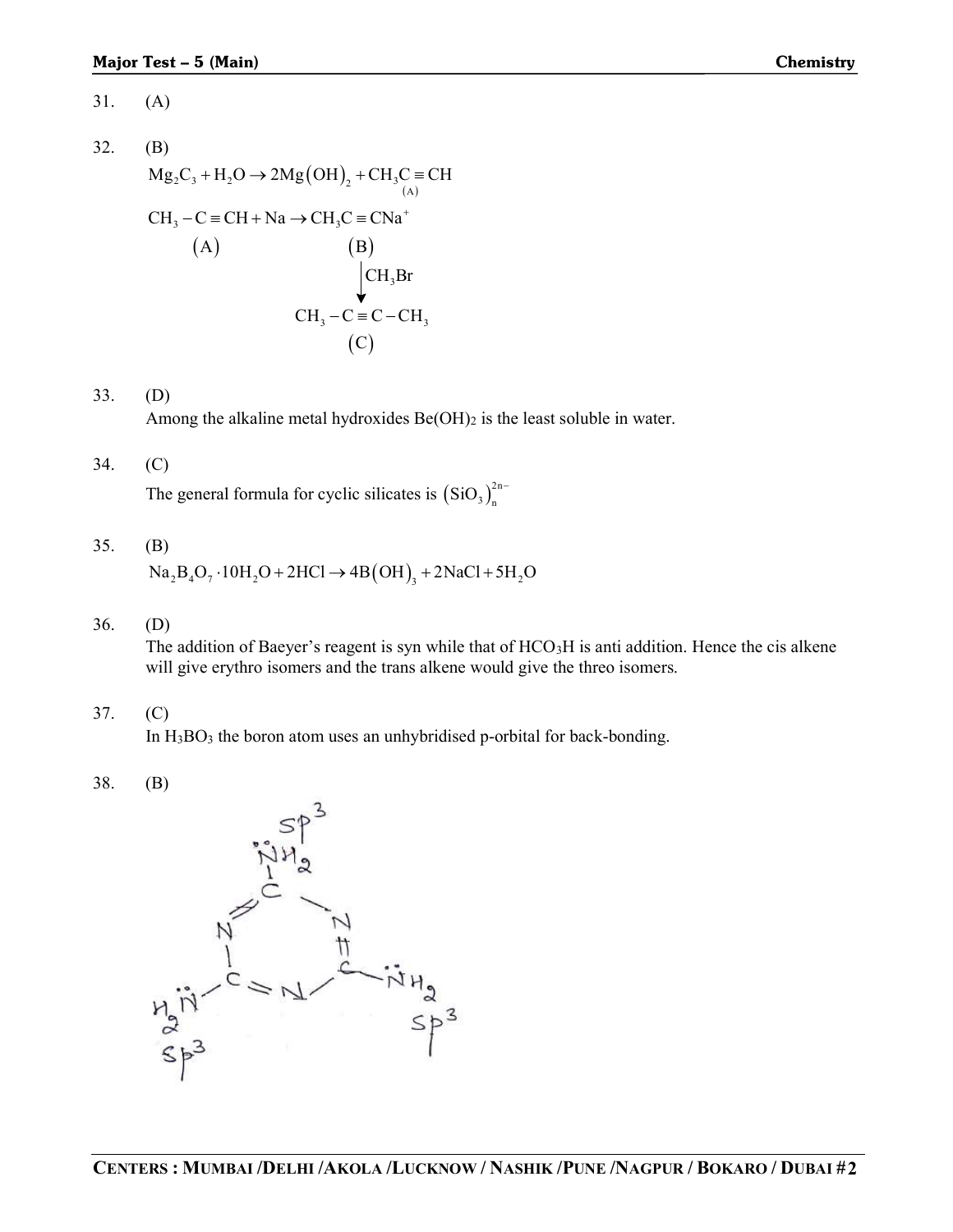### 39. (D)



- 40. (D)  $Ni<sup>o</sup>$  has  $d<sup>10</sup>$  configuration.
- 41. (D)



42. (D) If a is side of cube, then  $\Delta x = a\sqrt{3}$  $\therefore \Delta x = 10\sqrt{3} \text{ cm} = 10\sqrt{3} \times 10^{-2} \text{ m}$  $x \Delta p = \frac{h}{4}$  $\ddot{4}$  $\Delta x.\Delta p = \frac{1}{4}$  $\pi$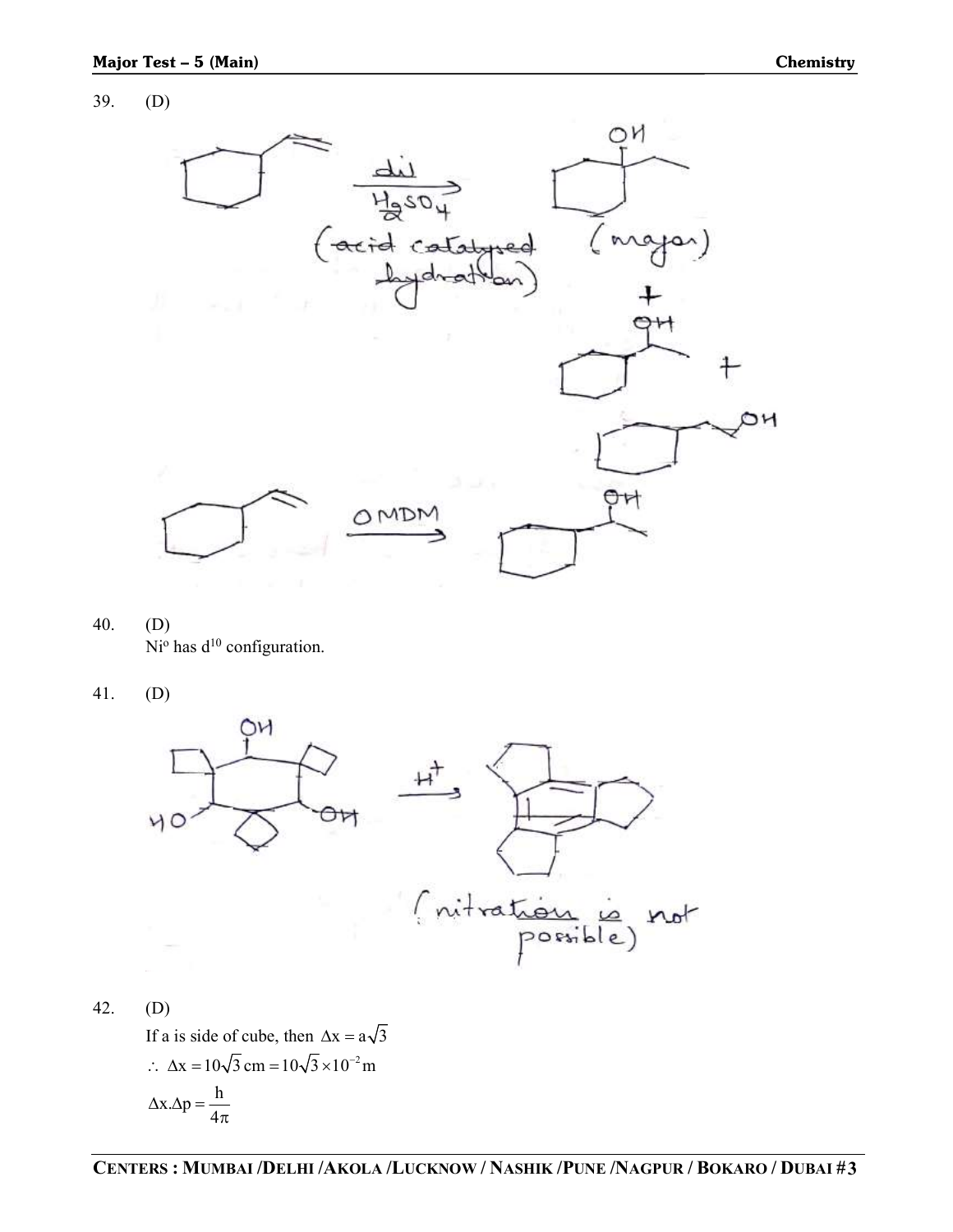$x.m.\Delta v = \frac{h}{4}$  $\overline{4}$  $\Delta x.m.\Delta v = \frac{1}{4}$ π 34  $31 \times 10^{-\sqrt{2}} \times 10^{-2}$  $v = \frac{6.63 \times 10^{-34}}{4 \times 3.14 \times 9.1 \times 10^{-31} \times 10\sqrt{3} \times 10^{-7}}$ ÷.  $-31 \times 10^{-7} \times 10^{-2}$  $\Delta v = \frac{6.63 \times 10^{-10}}{100}$  $\times$ 3.14 $\times$ 9.1 $\times$ 10<sup>-31</sup> $\times$ 10 $\sqrt{3}$  $\times$ 10  $\Delta v = 3.34 \times 10^{-4}$  ms<sup>-1</sup>

43. (A)

 To find n we break the cell reaction into two half cell reactions. Anode :  $13H_2O(\ell) \rightarrow 6.5O_2(g) + 26H^+(aq) + 26e^-$ Cathode :  $4CO_2(g) + 26H^+(aq) + 26e^- \rightarrow CuH_{10}(g) + 8H_2O(\ell)$  $E^{\circ} = \frac{-\Delta G^{\circ}}{E} = \frac{(-2746) \times 1000}{26.06580} = 1.09 \text{ V}$  $\overline{\text{nF}}$  –  $\frac{26 \times 96500}{\text{mF}}$  $=\frac{-\Delta G^{\circ}}{T}=\frac{(-2746)\times 1000}{266,06580}=1.$  $\times$ 

44. (D)



## 45. (C) Formation of sodium hydrogen carbonate (Solvay's process)

46. (5)

Tremolite asbestos is  $Ca<sub>2</sub>Mg<sub>5</sub>(S<sub>4</sub>O<sub>11</sub>)<sub>2</sub>(OH)<sub>2</sub>$ .  $\text{Si}_4\text{O}_{11}$ )<sup>5-</sup>.

47. (5)

In brown ring complex the oxidation number of  $Fe$  is  $+1$ . The ligand NO donates an electron into the d-orbital of Fe. The number of d-electrons in Fe are 7.